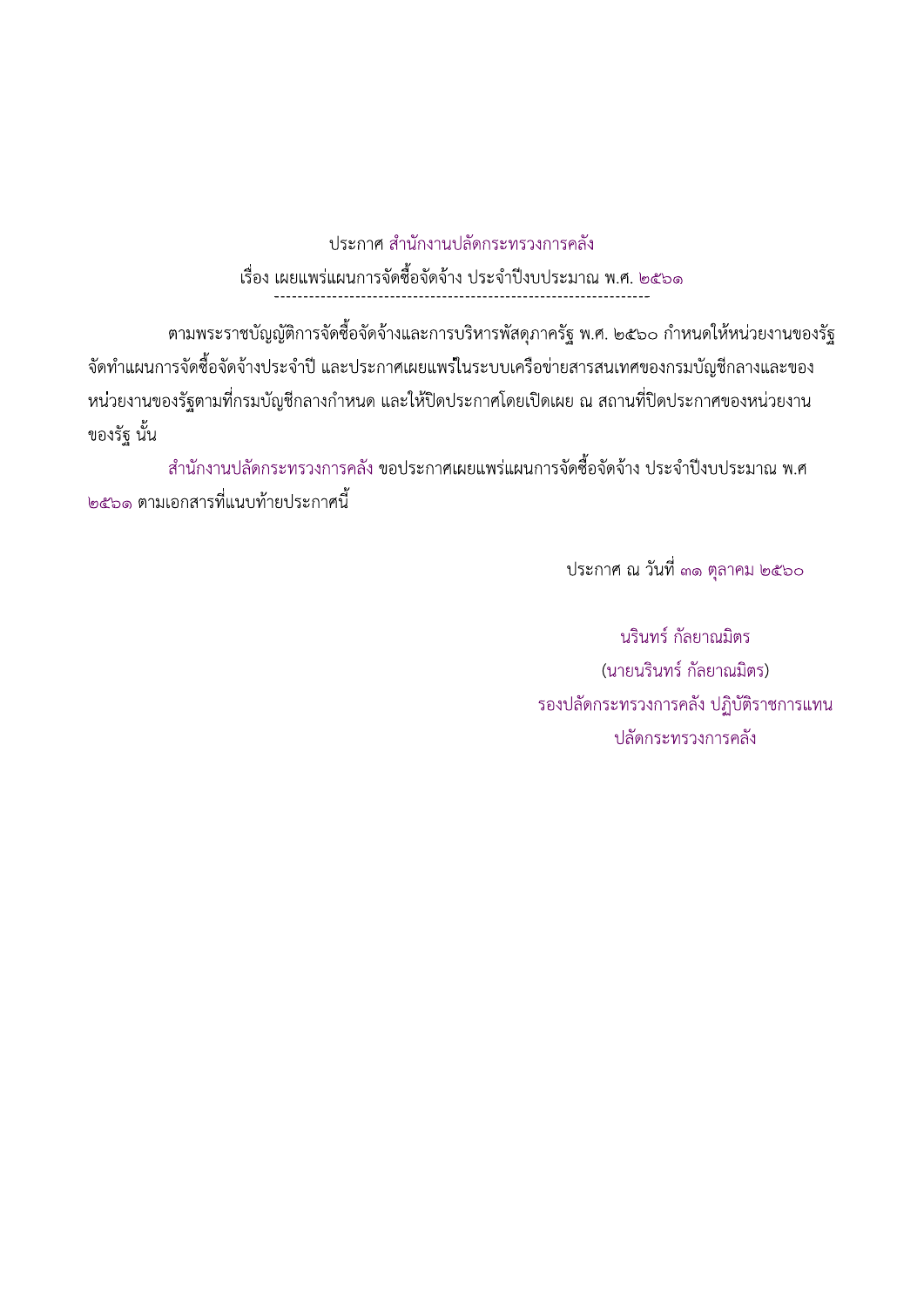## รายละเอียดแนบท้ายประกาศเผยแพร่แผนการจัดซื้อจัดจ้างประจำปิ้งบประมาณ พ.ศ. ๒๕๖๑ สำนักงานปลัดกระทรวงการค<sub>์</sub>

|                 | ้สำนักงานปลัดกระทรวงการคลัง ลงวันที่ ๓๑ ตุลาคม ๒๕๖๐                                                                |                              |                                                    |  |  |
|-----------------|--------------------------------------------------------------------------------------------------------------------|------------------------------|----------------------------------------------------|--|--|
| ลำดับ<br>ที่    | ชื่อโครงการ                                                                                                        | งบประมาณ<br>โครงการ<br>(บาท) | คาดว่าจะ<br>ประกาศจัด<br>ซื้อจัดจ้าง<br>(เดือน/ปี) |  |  |
| <b>.</b>        | โครงการทดแทนอุปกรณ์เครือข่ายสื่อสารข้อมูลกลาง กระทรวงการคลัง<br>ระยะที่ ๓                                          | mo, ๙๕๐, 000.00              | ෧෧/෨๕๖෮                                            |  |  |
| ๒.              | จ้างเหมาบำรุงรักษา ซ่อมแซม แก้ไขอุปกรณ์เครือข่ายสื่อสารข้อมูลกลาง<br>กระทรวงการคลัง ประจำปีงบประมาณ พ.ศ. ๒๕๖๑      | ©0,000.00                    | ෧෧/෨๕๖෮                                            |  |  |
| ៣.              | จ้างเหมาบำรุงรักษาต้นไม้ สนามหญ้า และทำความสะอาดพื้นถนน                                                            | 0,000,000.00                 | ෧෧/෨๕๖෮                                            |  |  |
| ๔.              | โครงการติดตั้งระบบโทรทัศน์วงจรปิด (CCTV) ภายในกระทรวงการคลัง                                                       | ๙,๐๙๖,๐๑๖.๕๐                 | ෧෨/෨๕๖෮                                            |  |  |
| ๕.              | โครงการติดตั้งระบบผลิตไฟฟ้าจากพลังงานแสงอาทิตย์                                                                    | 00,000,000.00                | ๑๒/๒๕๖๐                                            |  |  |
| $\mathcal{D}$ . | โครงการเช่ารถยนต์โดยสาร ๑๒ ที่นั่ง ดีเซล ส่วนกลาง ประเภทรถโดยสาร<br>(รถตู้) จำนวน ๕ คัน                            | ๗,๔๒๕,๐๐๐.๐๐  ๑๒/๒๕๖๐        |                                                    |  |  |
| ๗.              | โครงการบูรณาการสืบค้นข้อมูล ๓ กรมภาษี (TAX Search Engine) ระยะที่  ๑๓,๔๗๑,๒๐๐.๐๐  ๑๑/๒๕๖๐<br>ၜ                     |                              |                                                    |  |  |
| ಡ.              | โครงการพัฒนาระบบสารสนเทศการเงินการคลังเพื่อรองรับองค์กรปกครอง<br>ส่วนท้องถิ่น                                      | @ම,000,000.00                | ෧෧/෨ඦ෮෮                                            |  |  |
| $\alpha$ .      | โครงการจัดซื้อเครื่องคอมพิวเตอร์แม่ข่ายพร้อมอุปกรณ์ทดแทนเครื่องเดิม<br>ระบบอินเทอร์เน็ตและอินทราเน็ตกระทรวงการคลัง | <b>のb,の区と,000.00</b>         | ෧෧/෨ඦ෨                                             |  |  |
| 90.             | โครงการประชาสัมพันธ์ภารกิจกระทรวงการคลังอย่างต่อเนื่องและเป็นระบบ                                                  | ๓,๕๐๐,๐๐๐.๐๐  ๑๑/๒๕๖๐        |                                                    |  |  |

ประกาศ สำนักงานปลัดกระทรวงการคลัง

C6DI>7CrG<b6F<r=896ZP;\_Dg>ZP;ZJ97@6NZ]9@a7\@6NK9Ab3c3XUY2

ตามพระราชบัญญัติการจัดซื้อจัดจ้างและการบริหารพัสดุภาครัฐ พ.ศ. ๒๕๖๐ กำหนดให้หน่วยงานของรัฐ ้จัดทำแผนการจัดซื้อจัดจ้างประจำปี และประกาศเผยแพร่ในระบบเครือข่ายสารสนเทศของกรมบัญชีกลางและของ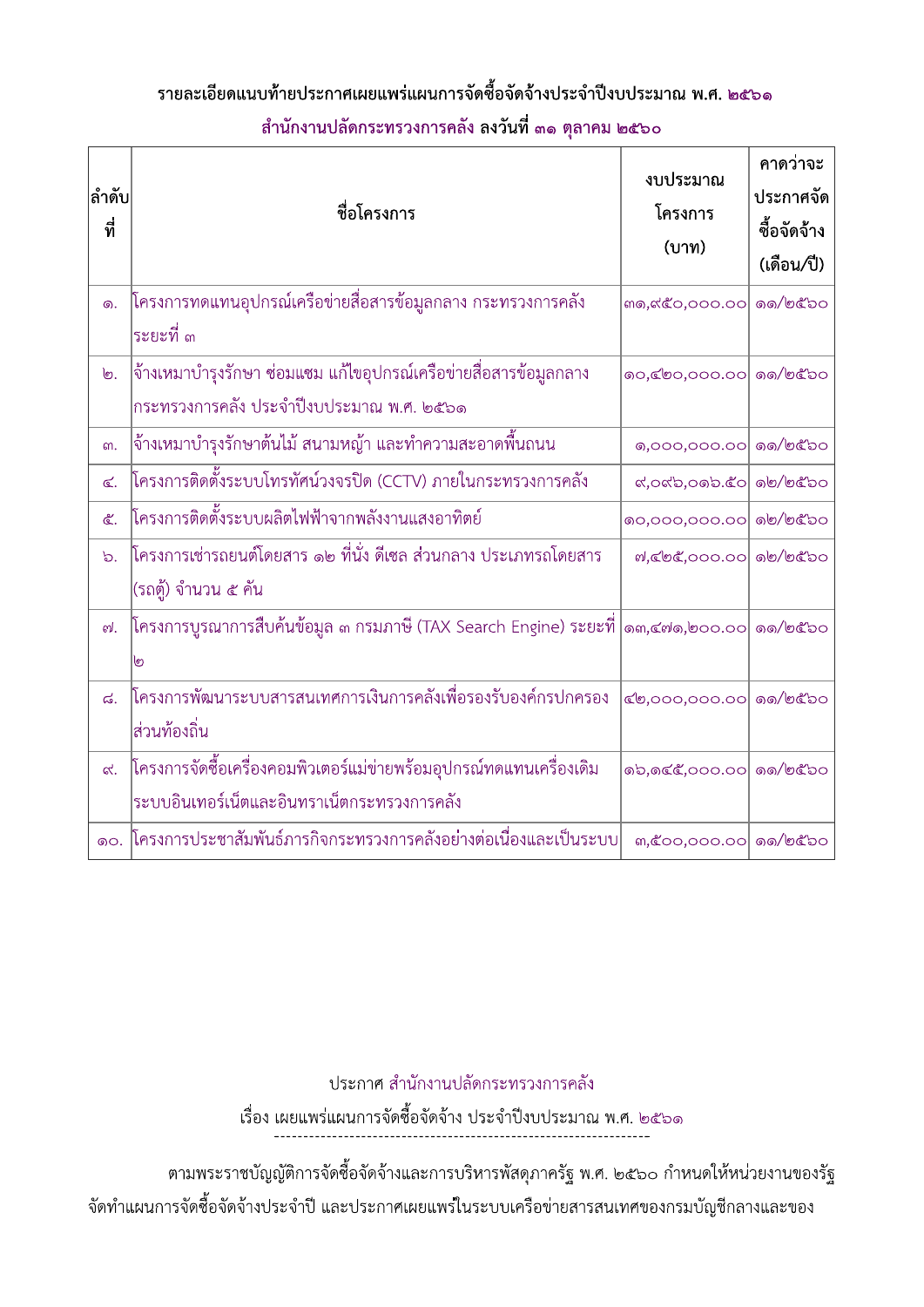หน่วยงานของรัฐตามที่กรมบัญชีกลางกำหนด และให้ปิดประกาศโดยเปิดเผย ณ สถานที่ปิดประกาศของหน่วยงาน ของรัฐ นั้น

้สำนักงานปลัดกระทรวงการคลัง ขอประกาศเผยแพร่แผนการจัดซื้อจัดจ้าง ประจำปีงบประมาณ พ.ศ ๒๕๖๑ ตามเอกสารที่แนบท้ายประกาศนี้

ประกาศ ณ วันที่ ๓๑ ตุลาคม ๒๕๖๐

นรินทร์ กัลยาณมิตร (นายนรินทร์ กัลยาณมิตร) รองปลัดกระทรวงการคลัง ปฏิบัติราชการแทน ปลัดกระทรวงการคลัง